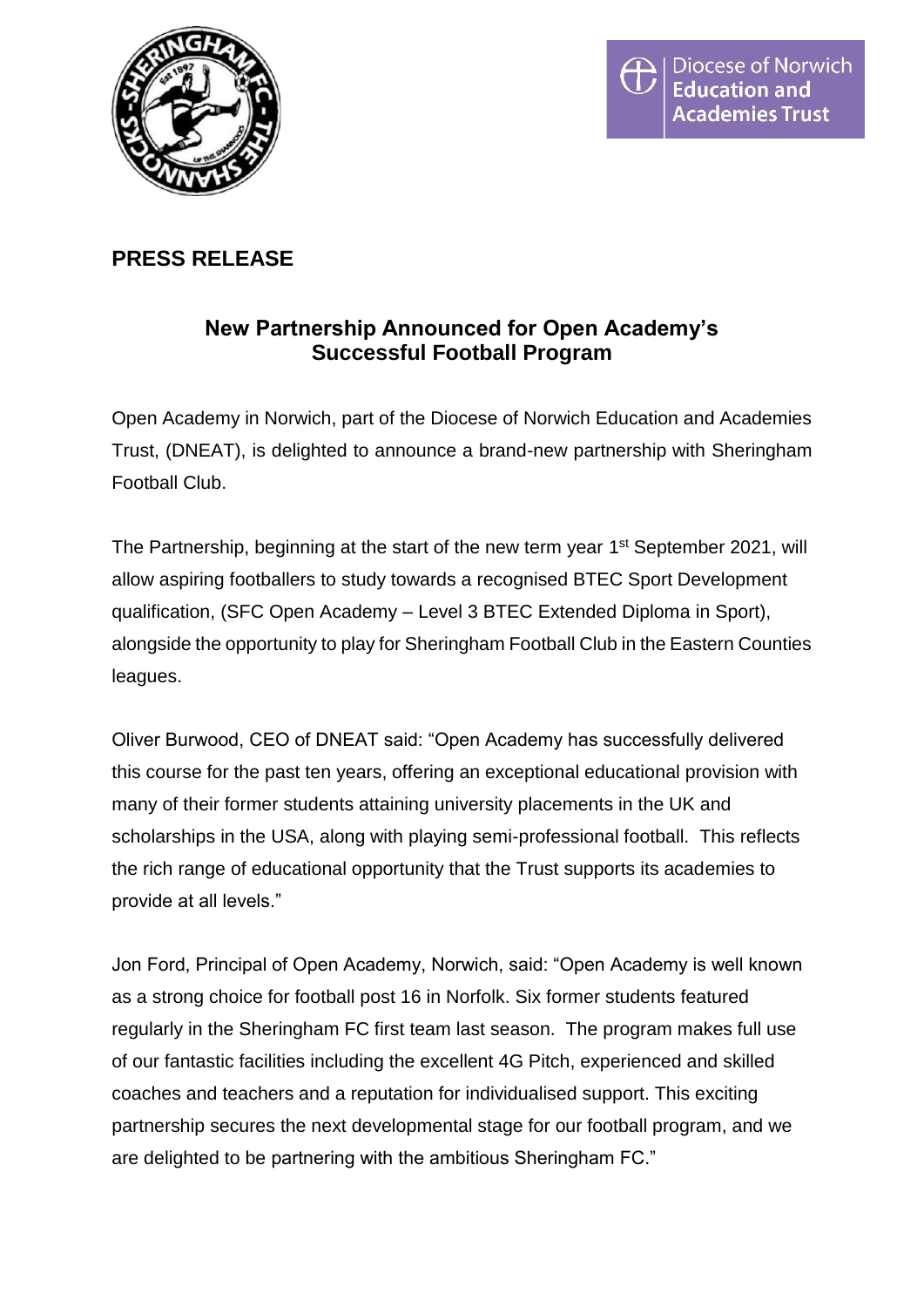Suzanne Cherrie, Secretary of Sheringham FC said: "The Partnership is a major milestone in the future direction of the Club. We are immensely proud to be able to play a part in assisting students on the start of their chosen career paths and understand the responsibility this brings. We are truly excited to start our journey with the fantastic team at Open Academy."

Sixth form students enrolling on the course will undertake:

• 8 hours per week of BTEC Sport theory, leading to the BTEC Level 3 Extended Diploma in Sport, equivalent to 3 A Levels

• 5 hours per week of an optional additional level 3 course/A level (e.g. ICT,

Business. Maths and Applied Science) to run alongside our Football programme.

- The opportunity to re-take English and maths GCSEs
- 3 hours per week of match time in County wide competitions.
- Opportunity to play in the Thurlow Nunn Senior and Youth League
- 8 hours per week of practical football training with highly qualified UEFA coaches

• Additional coaching sessions and lectures delivered by Sheringham FC coaching staff

Suzanne Cherrie said: "Sheringham Football Club welcomes this major opportunity of establishing a sustainable player path through to the first team, as well as enhancing an already thriving youth set up."

She added: "In addition, the Club will look to form links with the local High Schools to promote the opportunity for students in the North Norfolk area to enrol on the course."

To join the BTEC Level 3 Sports course at Open Academy please contact Open Academy's Head of 6<sup>th</sup> Form [Lelia.Molloy@open-academy.org.uk](mailto:Lelia.Molly@open-academy.org.uk) or [Cedric.Anselin@open-academy.org.uk](mailto:Cedric.Anselin@open-academy.org.uk)

-ends-

## **Club History**

Sheringham FC is currently members of the [Eastern Counties League](https://en.wikipedia.org/wiki/Eastern_Counties_Football_League) Division One North and play at Weybourne Road, Sheringham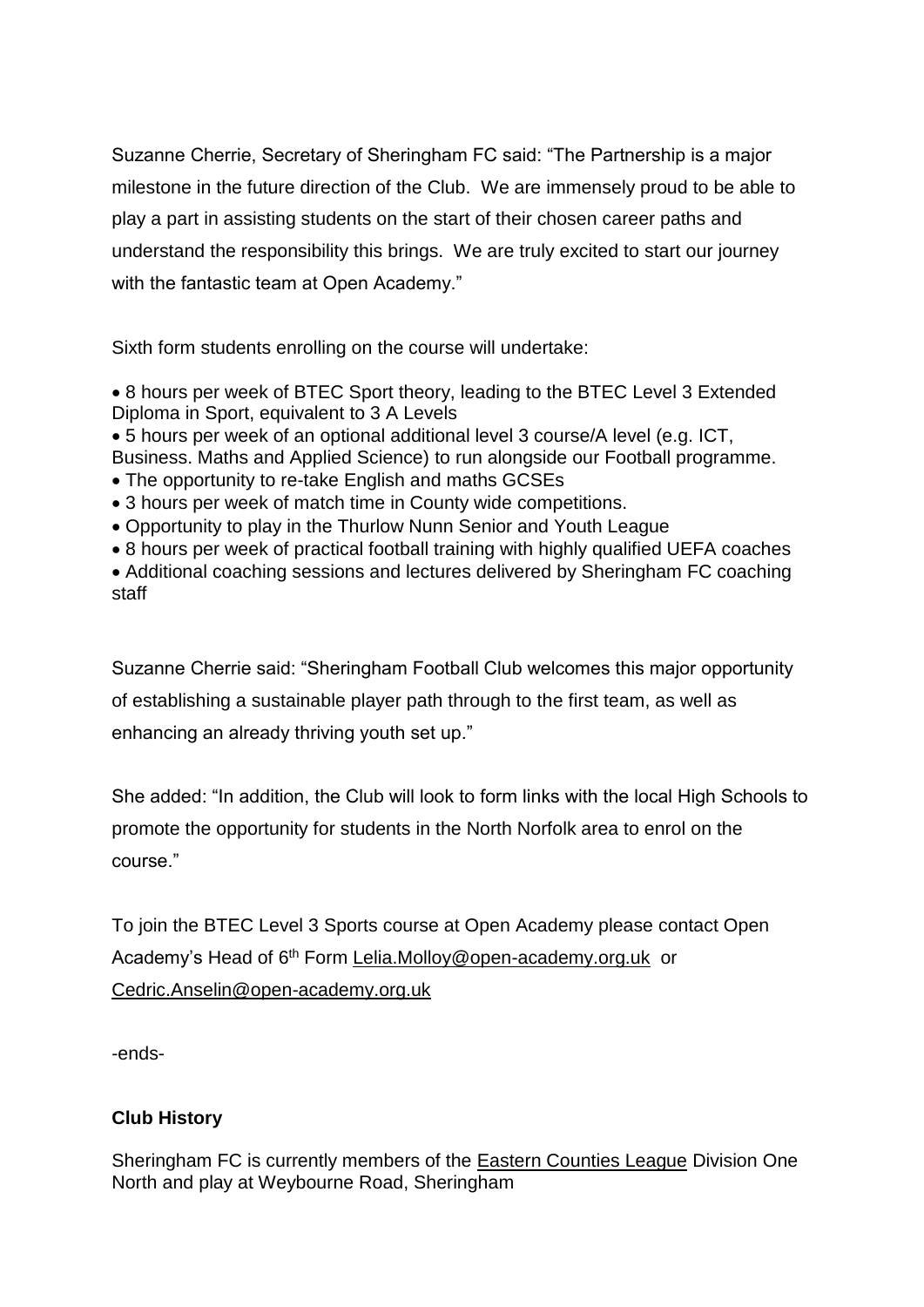The Club was established in 1897 and played in the [Norfolk & Suffolk League,](https://en.wikipedia.org/wiki/Norfolk_%26_Suffolk_League) In 1957–58 Sheringham became league champions.

In 1964 the league merged with the [East Anglian League](https://en.wikipedia.org/wiki/East_Anglian_League) to form the [Anglian](https://en.wikipedia.org/wiki/Anglian_Combination)  [Combination,](https://en.wikipedia.org/wiki/Anglian_Combination) with Sheringham placed in the Premier Division.

Sheringham went to be runners-up in 1968–69 and champions the following season, before winning the league's Senior Knock-Out Cup in 1970–71.

Having sunk into the lower divisions by the early 2000s, Sheringham climbed back up winning titles in three successive seasons.

In 2008–09 the club won the Premier Division title for the first time since 1970.

In later years, Sheringham would once again work their way back up the league in successive seasons, gaining promotion in 2018-19 to Division One North of the [Eastern Counties League.](https://en.wikipedia.org/wiki/Eastern_Counties_Football_League)

**Honours** 

- Anglian Combination
	- Premier Division champions 1969–70, 2008–09, 2018–19
	- Division One champions 2004–05
	- Division Two champions 2003–04
	- Division Three champions 2002–03
	- Senior KO Cup winners 1970–71
- Norfolk & Suffolk League
	- Champions 1957–58
- Cromer Lifeboat Cup
	- Winners 1956, 1966, 1968, 1986, 1988, 1998, 2000, 2004, 2005

Records

• Best [FA Cup](https://en.wikipedia.org/wiki/FA_Cup) performance: Second qualifying round, 1952–53, 1956–57, 1957–58

## **Where is Sheringham Football Club going?...**

The Club's aims are to:

- Maintain the First Teams status as an Eastern Counties club and gain promotion to the Premier Division
- Deliver a high standard of youth coaching across all age groups
- Have a defined pathway for youth development to progress to our senior teams
- Continue to improve the pitches and facilities at the club
- Deliver a sustainable business model to sustain financial long-term security
- Maintain good links with the local community and businesses
- Support an educational programme and form links with the local High Schools